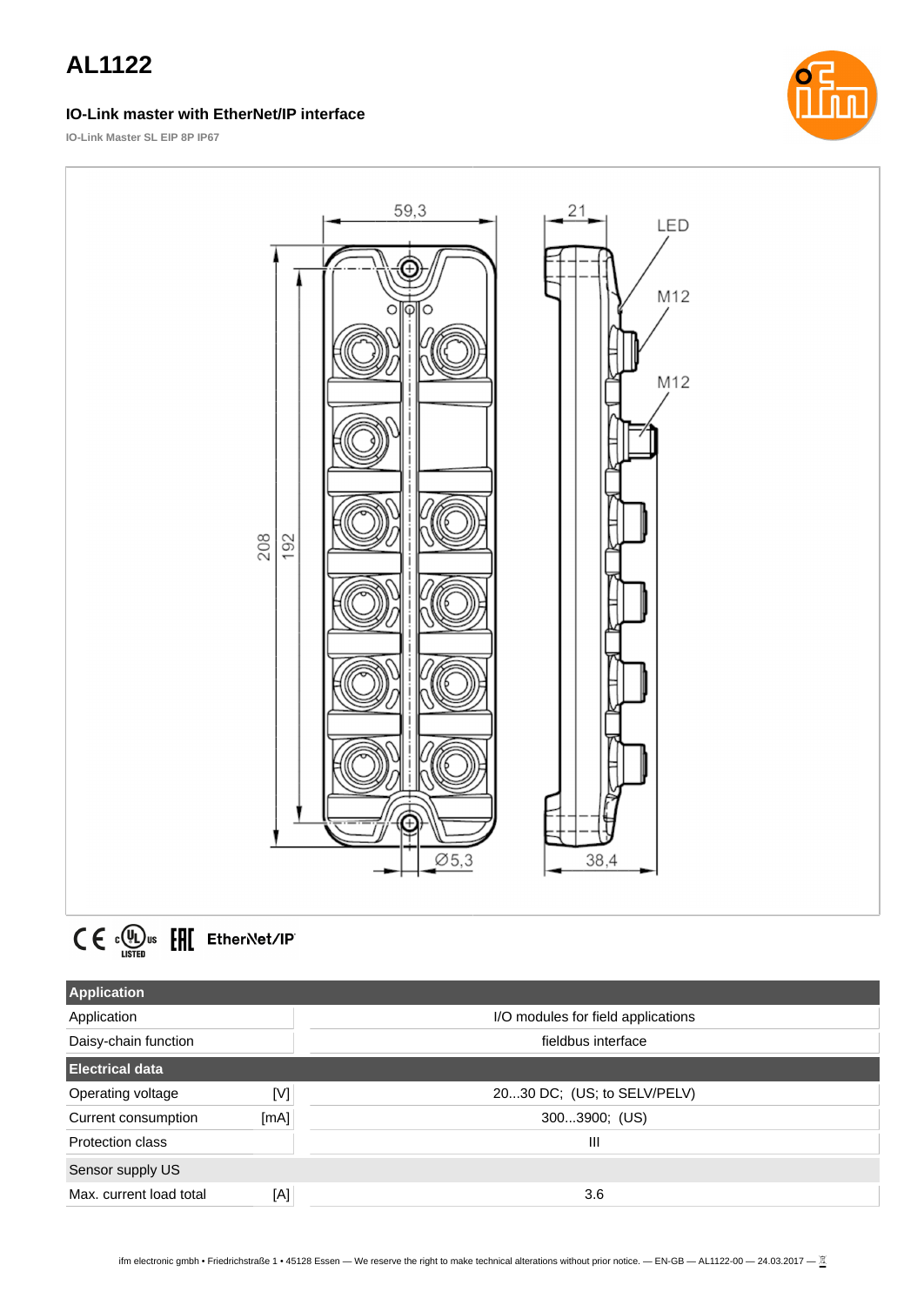### **IO-Link master with EtherNet/IP interface**

**IO-Link Master SL EIP 8P IP67**



| Inputs / outputs                                   |             |                                                         |                                                            |  |
|----------------------------------------------------|-------------|---------------------------------------------------------|------------------------------------------------------------|--|
| Total number of inputs and<br>outputs              |             | 16; (configurable)                                      |                                                            |  |
| Number of inputs and outputs                       |             |                                                         | Number of digital inputs: 16; Number of digital outputs: 8 |  |
| <b>Inputs</b>                                      |             |                                                         |                                                            |  |
| Number of digital inputs                           |             |                                                         | 16; (IO-Link Port Class A: 8 x 2)                          |  |
| Switching level high                               | $[V]$       |                                                         | 1130                                                       |  |
| Switching level low                                | $[{\sf V}]$ |                                                         | 05                                                         |  |
| Digital inputs protected<br>against short circuits |             |                                                         | yes                                                        |  |
| <b>Outputs</b>                                     |             |                                                         |                                                            |  |
| Number of digital outputs                          |             | 8; (IO-Link Port Class A: 8 x 1)                        |                                                            |  |
| Max. current load per output                       | [mA]        |                                                         | 300                                                        |  |
| Short-circuit proof                                |             |                                                         | yes                                                        |  |
| <b>Interfaces</b>                                  |             |                                                         |                                                            |  |
| Communication interface                            |             |                                                         | Ethernet; IO-Link                                          |  |
| Ethernet - EtherNet/IP                             |             |                                                         |                                                            |  |
| <b>Transmission standard</b>                       |             | 10Base-T; 100Base-TX                                    |                                                            |  |
| Transmission rate                                  |             | 10; 100                                                 |                                                            |  |
| Protocol                                           |             | EtherNet/IP                                             |                                                            |  |
|                                                    |             | IP address: 192.168.1.250                               |                                                            |  |
| <b>Factory settings</b>                            |             | subnet mask: 255.255.255.0                              |                                                            |  |
|                                                    |             | gateway IP address: 0.0.0.0                             |                                                            |  |
|                                                    |             | MAC address: see type label                             |                                                            |  |
|                                                    |             | DHCP, BOOTP, static                                     |                                                            |  |
| Note on interfaces                                 |             | DLR (Device Level Ring)                                 |                                                            |  |
|                                                    |             | Supported network topologies: line                      |                                                            |  |
|                                                    |             | ring                                                    |                                                            |  |
| <b>IO-Link Master</b>                              |             |                                                         |                                                            |  |
| Transmission type                                  |             | COM1 (4,8 kBaud); COM2 (38,4 kBaud); COM3 (230,4 kBaud) |                                                            |  |
| IO-Link revision                                   |             | 1.1<br>8                                                |                                                            |  |
| Number of ports class A                            |             |                                                         |                                                            |  |
| <b>Operating conditions</b>                        |             |                                                         |                                                            |  |
| Ambient temperature                                | [°C]        |                                                         | $-2560$                                                    |  |
| Storage temperature                                | [°C]        | $-2585$                                                 |                                                            |  |
| Max. relative air humidity                         | [%]         | 90                                                      |                                                            |  |
| Protection                                         |             |                                                         | IP 65; IP 66; IP 67                                        |  |
| Protection rating (NEMA 250)                       |             | 6P                                                      |                                                            |  |
| Degree of soiling                                  |             | 2                                                       |                                                            |  |
| Chemical media                                     |             | ISO 16750-5                                             | AA, BA, BD, HLP, CC, DB, DC, DD, CA                        |  |
|                                                    |             | NEMA 250 5.13.1                                         | AA                                                         |  |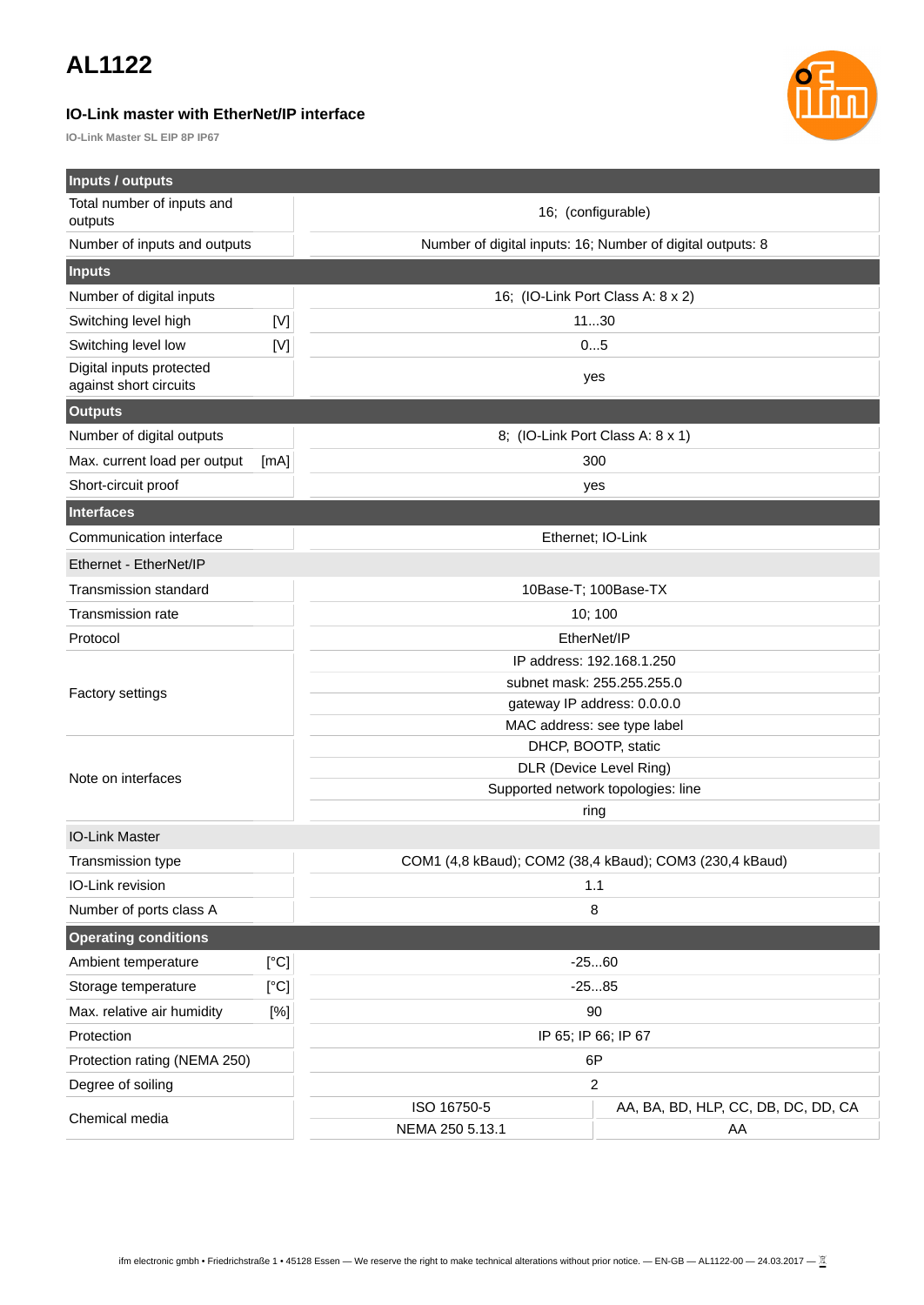### **IO-Link master with EtherNet/IP interface**



**IO-Link Master SL EIP 8P IP67**

| Tests / approvals                       |         |                                                                |     |
|-----------------------------------------|---------|----------------------------------------------------------------|-----|
| <b>EMC</b>                              |         | EN 61000-6-2                                                   |     |
|                                         |         | EN 61000-6-4                                                   |     |
| Shock resistance                        |         | DIN EN 60068-2-27                                              |     |
| Vibration resistance                    |         | DIN EN 60068-2-64 2009-04                                      |     |
|                                         |         | DIN EN 60068-2-6 2008-10                                       |     |
| <b>MTTF</b>                             | [years] |                                                                | 78  |
| <b>Mechanical data</b>                  |         |                                                                |     |
| Weight                                  | [g]     |                                                                | 396 |
| <b>Materials</b>                        |         | housing: PA; socket: brass nickel-plated                       |     |
| Sealing material                        |         | <b>FKM</b>                                                     |     |
| Remarks                                 |         |                                                                |     |
| Remarks                                 |         | For further information please see the operating instructions. |     |
| Pack quantity                           |         | 1 pcs.                                                         |     |
| <b>Electrical connection - Ethernet</b> |         |                                                                |     |
| Connector: M12; Sealing: FKM            |         |                                                                |     |



| <b>IN / OUT X21, X22</b>                          |          |  |
|---------------------------------------------------|----------|--|
| 1                                                 | $TX +$   |  |
| $\overline{2}$                                    | $RX +$   |  |
| 3                                                 | $TX -$   |  |
| 4                                                 | RX -     |  |
| 5                                                 | not used |  |
| <b>Electrical connection - Process connection</b> |          |  |

Connector: M12; Sealing: FKM